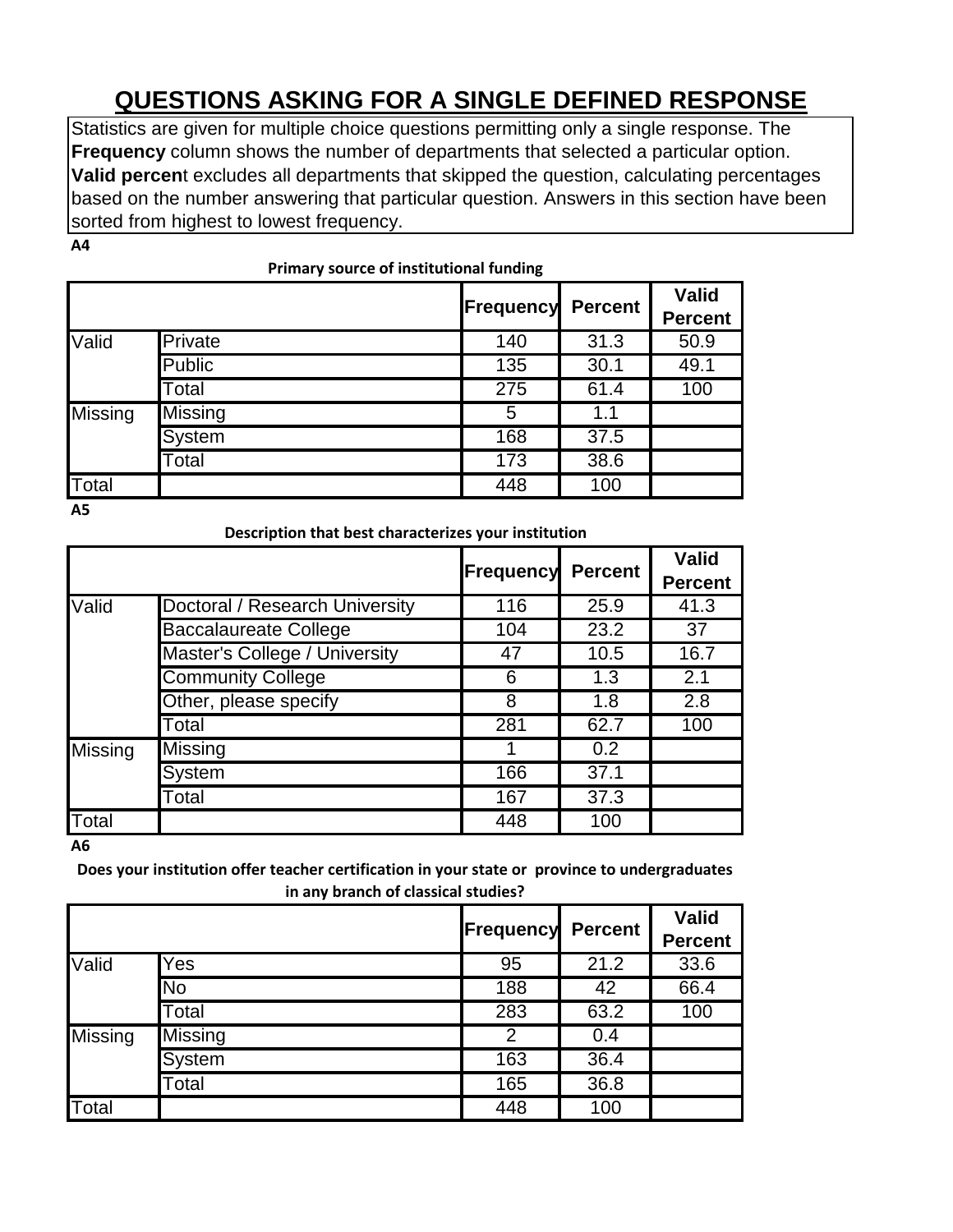#### **B1**

**Description that best characterizes the department or program through which classical studies are taught in your institution.**

|                |                                                                                                                               |           |                | <b>Valid</b>   | <b>Cumulative</b> |
|----------------|-------------------------------------------------------------------------------------------------------------------------------|-----------|----------------|----------------|-------------------|
|                |                                                                                                                               | Frequency | <b>Percent</b> | <b>Percent</b> | <b>Percent</b>    |
| Valid          | Free-standing department whose<br>central focus is classical (e.g.,<br>"Department of Classics")                              | 145       | 32.4           | 52             | 52                |
|                | Classics is combined with one or<br>more other disciplines in a joint<br>department (e.g., "Foreign<br>Languages Department") | 94        | 21             | 33.7           | 85.7              |
|                | Classical studies is a program that<br>"borrows" faculty from a number of<br>departments                                      | 21        | 4.7            | 7.5            | 93.2              |
|                | Classical courses are taught<br>through a humanities or social<br>science department or division                              | 19        | 4.2            | 6.8            | 100               |
|                | Total                                                                                                                         | 279       | 62.3           | 100            |                   |
| <b>Missing</b> | Missing                                                                                                                       | 4         | 0.9            |                |                   |
|                | System                                                                                                                        | 165       | 36.8           |                |                   |
|                | Total                                                                                                                         | 169       | 37.7           |                |                   |
| Total          |                                                                                                                               | 448       | 100            |                |                   |

**B2**

**Does your department or program offer an undergraduate major in any branch of classical studies?**

|              |                | <b>Frequency</b> | <b>Percent</b>    | <b>Valid</b><br><b>Percent</b> | <b>Cumulative</b><br><b>Percent</b> |
|--------------|----------------|------------------|-------------------|--------------------------------|-------------------------------------|
| Valid        | Yes            | 217              | 48.4              | 77                             | 77                                  |
|              | <b>No</b>      | 65               | 14.5              | 23                             | 100                                 |
|              | Total          | 282              | 62.9              | 100                            |                                     |
| Missing      | <b>Missing</b> |                  | 0.2               |                                |                                     |
|              | <b>System</b>  | 165              | 36.8              |                                |                                     |
|              | Total          | 166              | $\overline{37.1}$ |                                |                                     |
| <b>Total</b> |                | 448              | 100               |                                |                                     |

**B7**

**Does your department or program offer an undergraduate minor in any branch of classical studies?**

|                |           | <b>Frequency Percent</b> |      | <b>Valid</b><br><b>Percent</b> | <b>Cumulative</b><br><b>Percent</b> |
|----------------|-----------|--------------------------|------|--------------------------------|-------------------------------------|
| Valid          | Yes       | 229                      | 51.1 | 82.7                           | 82.7                                |
|                | <b>No</b> | 48                       | 10.7 | 17.3                           | 100                                 |
|                | Total     | 277                      | 61.8 | 100                            |                                     |
| <b>Missing</b> | System    | 171                      | 38.2 |                                |                                     |
| Total          |           | 448                      | 100  |                                |                                     |